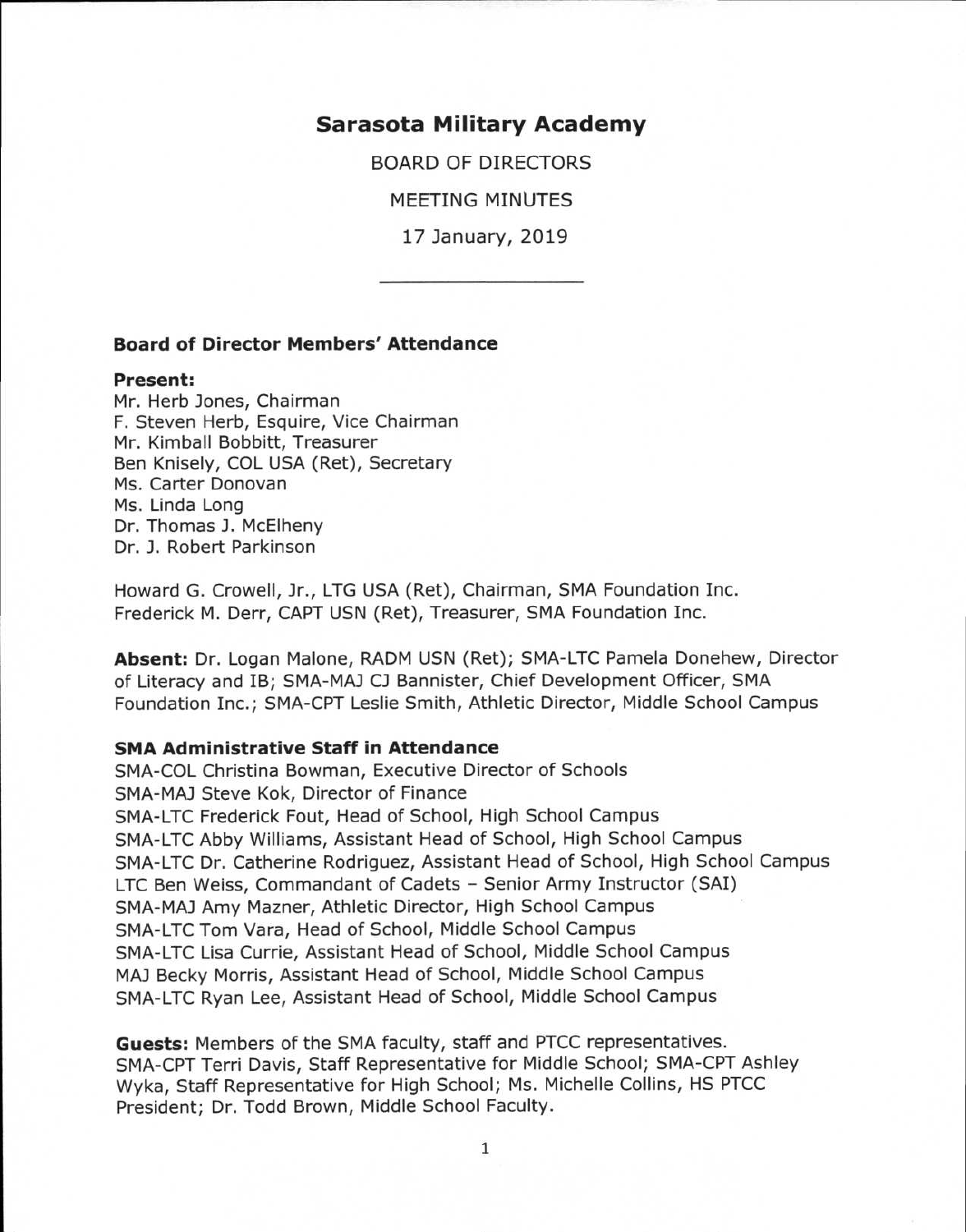Location: SMA Middle School campus. The chairman called the meeting to order at 4:32 pm.

SMA-LTC Tom Vara introduced Dr. Todd Brown as the IGNITE Awards Winner in the first year for charter schools to participate. He is also the only one chosen in Florida to contribute to the UN. Dr. Brown explained the INSPIRE Project he created and the various speakers he worked with. He also mentioned the different appearances and interviews he's had with numerous television and newspaper reporters. Dr. Brown thanked the board for their support and exited the room.

## **Motion to Approve the Minutes from the 13 December, 2018 meeting:**

Mr. F. Steven Herb motioned for approval of the 13 December, 2018 minutes; COL Ben Knisely seconded the motion and the board unanimously approved.

**Executive Director of School Report:** SMA-COL Christina Bowman discussed the AdvancEd meeting on 26 February at 9:00am and asked for three board members to attend. Mr. Herb, COL Knisely and Dr. Tom McElheny volunteered to participate in the AdvancEd meeting. SMA-COL Bowman stated a survey was distributed to the faculty and staff regarding the revised vision and mission statements and will be distributed soon to the families for input. She also mentioned collaborating with MA] Becky Morris on presenting a school grade projected plan to the District on 22<sup>nd</sup> February.

SMA-COL Bowman mentioned two dates for board members to bring potential donors for a tour of our school discussed in the SMA Foundation meeting. She stated the dates as  $12<sup>th</sup>$  February and  $12<sup>th</sup>$  March starting at the Middle School and ending at the High School with a special formation, "work call", held after lunch. SMA-COL Bowman commended both schools on the success of the Toys for Tots this holiday season.

**HR Report:** Chairman Herb Jones inquired on the status of long term substitutes in which SMA-COL Bowman responded that a few are listed due to obtaining a Florida certificate.

**SMA Prep Head of School Report:** SMA-LTC Tom Vara provided a read-ahead report. He mentioned many new students started in January and the last enrollment meeting on 16<sup>th</sup> January was well attended.

**SMA Prep Athletics Report:** SMA-CPT Leslie Smith provided a read-ahead report.

**MYP:** SMA-LTC Currie provided a read-ahead report. She mentioned SMA-CPT Deb Walker as the recipient of the Florida Excellence for Teaching Agriculture Award. SMA-LTC Currie stated that enrollment is ahead this year compared to last year.

**SMA Head of School Report:** SMA-LTC Fred Fout provided a read-ahead report. He discussed the current enrollment with December graduates and adding classes for second semester to reduce class size in English. SMA-LTC Fout also discussed enrollment for next year along with the eighth grade program to the High School on 24<sup>th</sup> January. He stated that SMA-LTC Abby Williams and a few cadets presented SMA to SSAS and both schools will be showcased at STC in Sarasota and North Port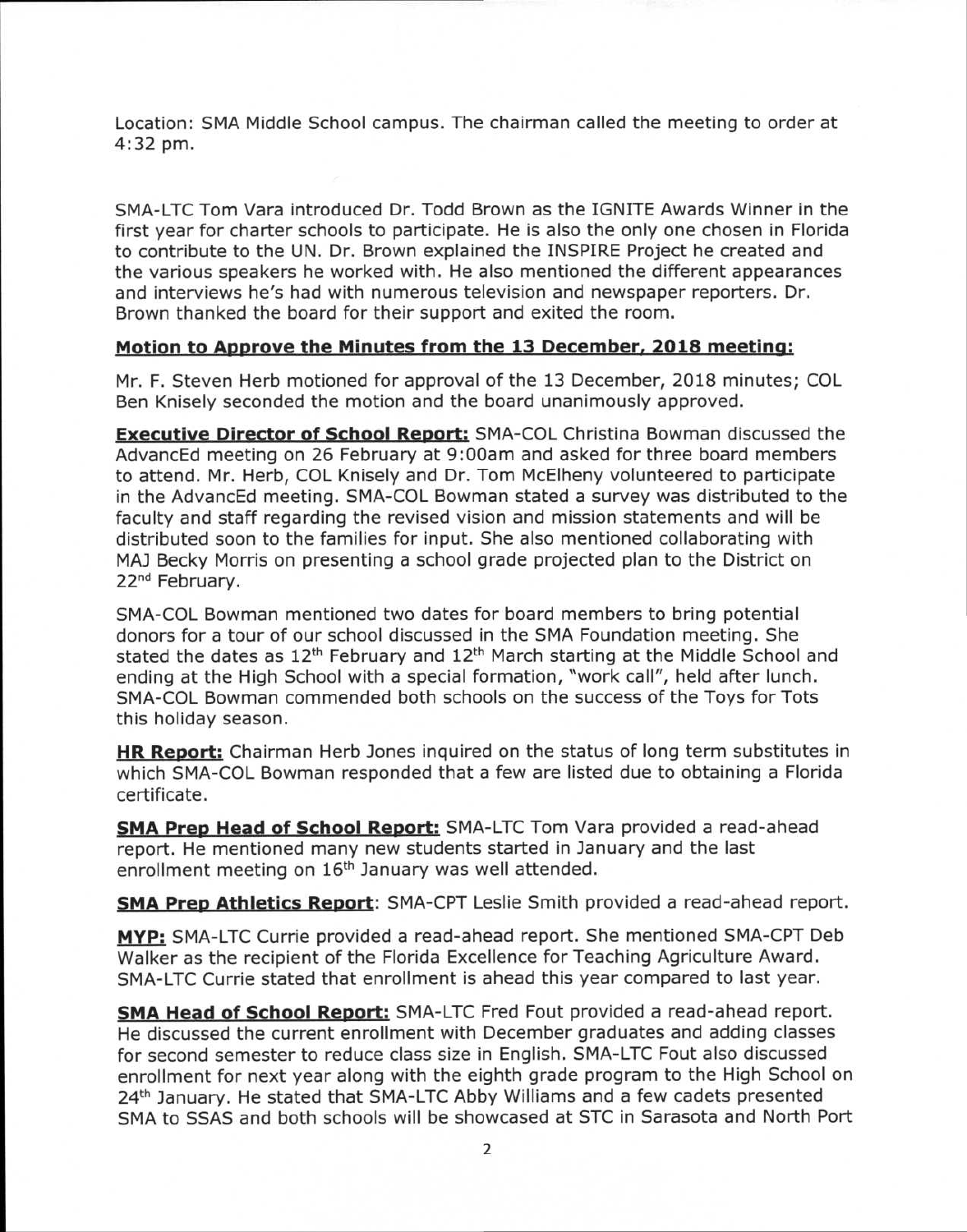where families will be able to visit the SMA tables. Chairman Jones inquired if the efforts are effective in reaching out to families in which SMA-LTC Fout responded that it definitely is with SMA-COL Bowman successfully building a great relationship with the District.

**SMA HS Athletics Report:** Athletic Director Coach Amy Mazner provided a readahead report. She discussed how every sport is performing at a higher level and better results than the previous year. Coach Mazner stated that our first lacrosse coaches with SMA are back to coach lacrosse and looking forward to a great season. She stated girls' soccer are going to Districts and hopefully then to Regionals.

Coach Mazner inquired to the Board to attend a game when possible and SMA-COL Bowman commended Coach Mazner for bringing the program to a higher level. COL Knisely stated he was told by a friend at West Point that two ladies from SMA are outshooting all the seniors and that West Point is highly impressed.

## **IB Report:** N/A

**SAI/Commandant's Report:** LTC Weiss provided a read-ahead report. He commended SFC Riess Pellegrino as the most dedicated out of all instructors with the Rifle Team. LTC Weiss discussed the Voice of Democracy Award and the Drill Team's event at Booker High School where the middle school competed and placed better than most high school teams.

**Staff Representatives:** SMA-CPT Terri Davis provided a read-ahead report. She mentioned the progress of the eighth grade class to the High School program on 24 January.

**Treasurer's Report:** SMA-MAJ Steve Kok provided a read-ahead report. He discussed the progress with upgrading all computers on both campuses due to Windows not being supported by MSN. SMA-COL Bowman stated that an administrative meeting will be held to discuss different options on replacing the computers as well as discussing with SMA-MAJ CJ Bannister on how to acquire grants for the computers. Mr. Frederick Derr inquired as to how the athletic program impacts enrollment in which SMA-LTC Fout stated a better job will be done in getting our accolades out into the public in sports and academics.

**PTCC Report:** Ms. Michele Collins provided a read-ahead report for the high school. She stated the PTCC is providing a pizza lunch to the eighth grade cadets on the  $24<sup>th</sup>$  January and have already issued grants with more to be processed.

**Foundation, Inc.:** Vice Chairman Jones stated the need to find another way to increase revenue into the Foundation. SMA-COL Bowman stated that over fifteen hundred alumni are now in our system with 2018 still needing to be inputted. She also stated the need for parents to communicate within the community about SMA. SMA-CPT Ashley Wyka stated to the board that as an alum to SMA, graduates reach out to her all the time through Facebook for information on how to reconnect with SMA. Chairman Jones requested a plan on how to reach out to alumni and parents for next board meeting.